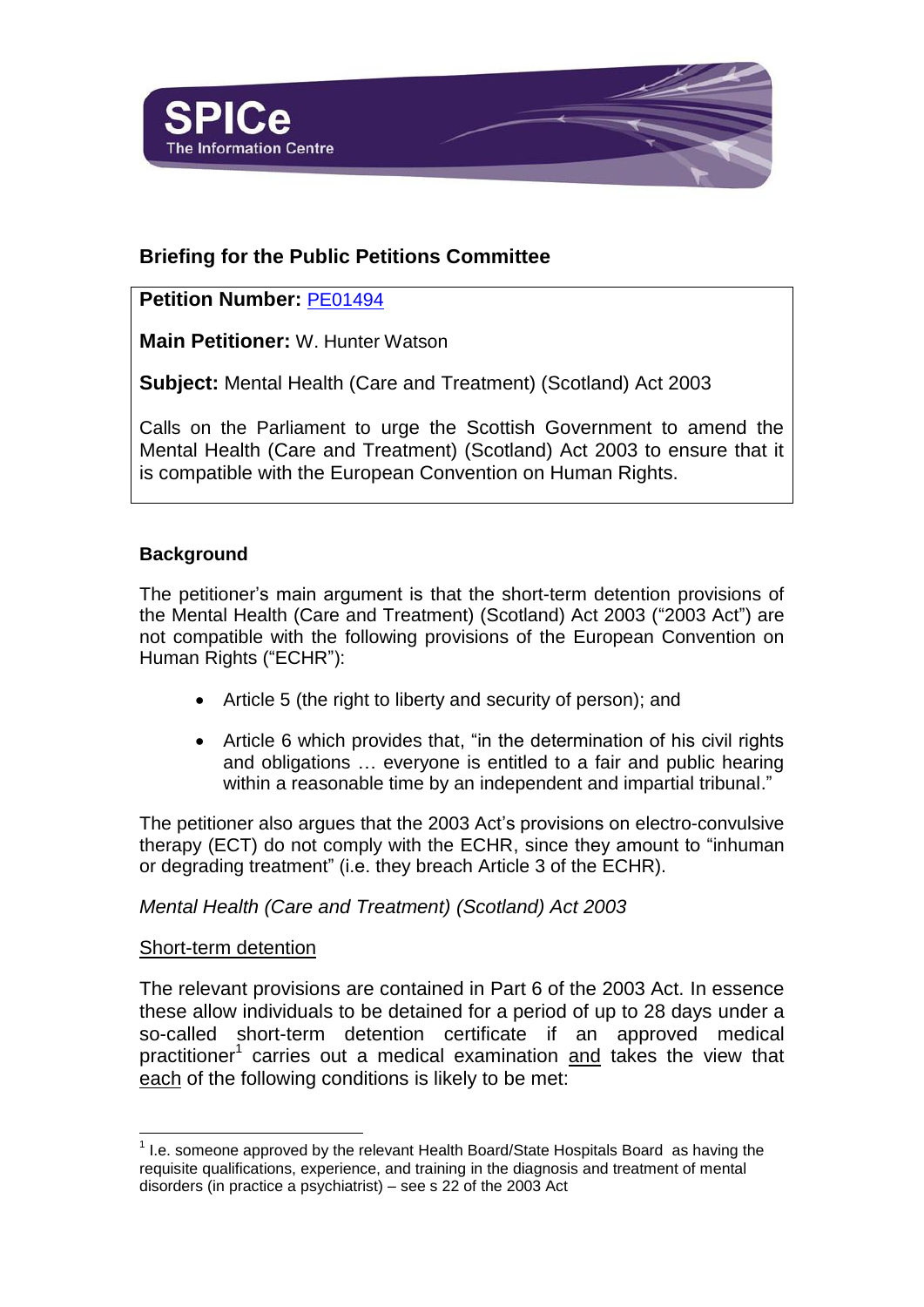"(a) that the patient has a mental disorder; $<sup>2</sup>$ </sup>

(b) that, because of the mental disorder, the patient's ability to make decisions about the provision of medical treatment is significantly impaired;

(c) that it is necessary to detain the patient in hospital for the purpose of—

(i) determining what medical treatment should be given to the patient; or

(ii) giving medical treatment to the patient;

(d) that if the patient were not detained in hospital there would be a significant risk-

(i) to the health, safety or welfare of the patient; or

(ii) to the safety of any other person; and

(e) that the granting of a short-term detention certificate is necessary."3

The approved medical practitioner is also required to consult the patient's mental health officer<sup>4</sup> who must consent to the short-term detention (s  $44(3(c)$ ) and (d)). Before deciding whether to consent, the patient's mental health officer must (s 45(1)(a)–(d)): interview the patient; ascertain the name and address of the patient's named person; $5$  inform the patient of the availability of independent advocacy services; and take appropriate steps to ensure that the patient has the opportunity of making use of those services. Unless impracticable, the approved medical practitioner must also consult the patient's named person before a short-term detention certificate is granted and must have regard to any views expressed by the named person (section 44(10)). According to research carried out by the Mental Welfare Commission ("MWC"), in practice 56% of named persons were consulted in 2012–2013. $^{\circ}$ 

The hospital's managers must also give notice as soon as practicable after the granting of the certificate to: the patient; the patient's named person; any guardian of the patient; and any welfare attorney of the patient (s 46(2). They are also obliged to notify the Mental Health Tribunal for Scotland (the Tribunal) and the MWC (s 46(3)).

Therefore, the key point to note about the system is that, unlike compulsory treatment orders (i.e. orders requiring more long term treatment/detention), which have to be approved by the Tribunal in advance, short-term detention certificates can enter into force without direct input from the Tribunal.

<sup>5</sup> I.e. a person chosen by or appointed to a patient to represent and help protect their interests should they become subject to compulsory measures under the 2003 Act. For details see the [Scottish Government's Guide supporting the role of the named person](http://www.scotland.gov.uk/Publications/2008/04/04114446/0)

l  $2$  The 2013 Act defines "mental disorder" as "mental illness, learning disability or personality disorder". See s 328(1)

<sup>3</sup> See s 44(4)

 $<sup>4</sup>$  I.e. a specially trained social worker who has the skills to work with people who have a</sup> mental disorder. See the [Scottish Government's guide to the role of the mental health officer](http://www.scotland.gov.uk/Publications/2006/10/02095357/0)

<sup>6</sup> [Mental Health Act Monitoring](http://www.mwcscot.org.uk/media/138265/mha_monitoring_report_final_25_sept_2013.pdf) 2012/13 - page 21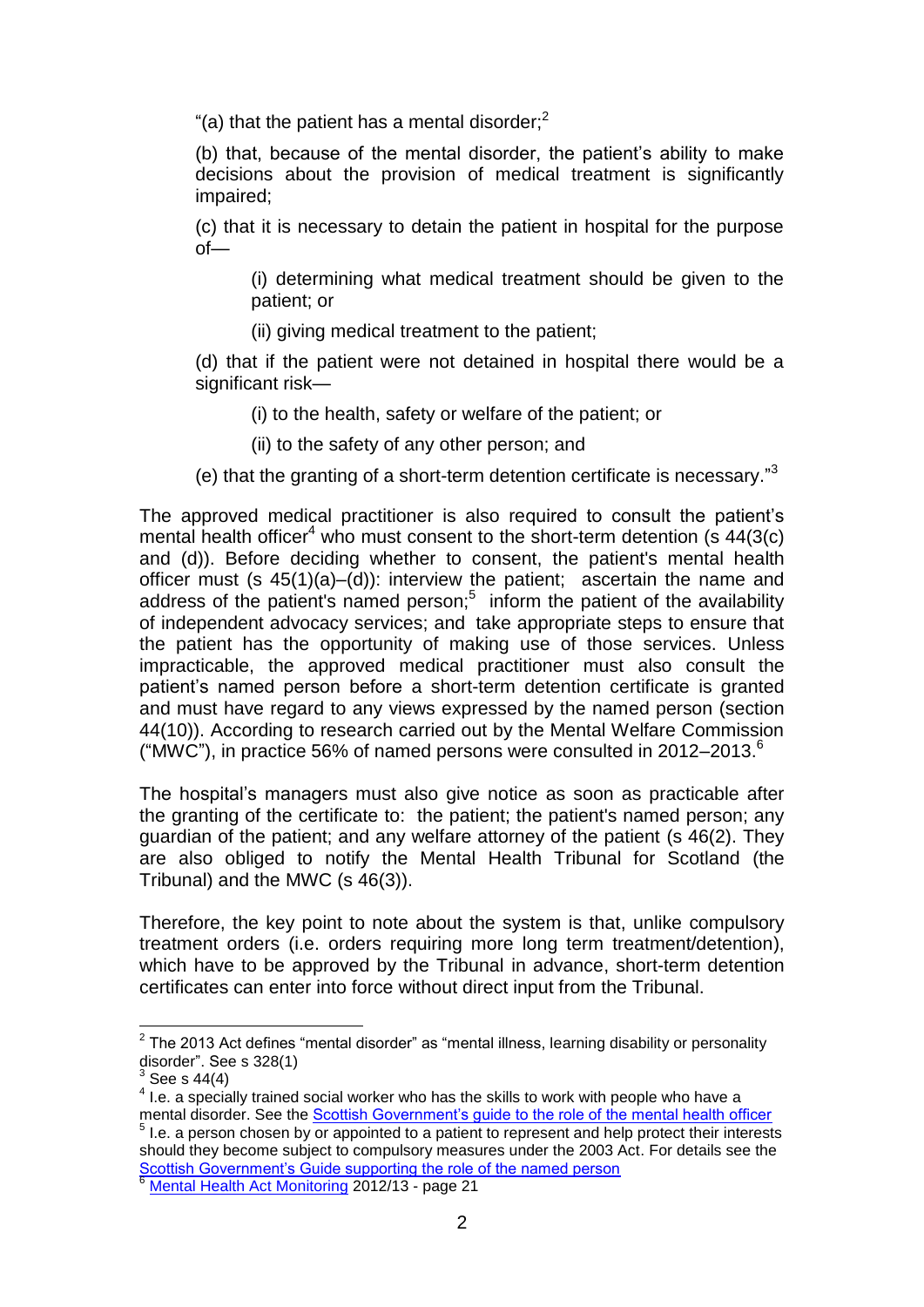Options do, however, exist for revoking short-term certificates. In particular, the patient, or the patient's named person, may apply to the Tribunal for revocation (s 50(1)). The MWC also has a separate power of revocation (s  $51$ <sup>7</sup> and, under section 49, the responsible medical officer has a duty to consider from time to time whether the conditions for short-term detention "continue to be met" (if not the certificate can be revoked).

For more information see: [Volume 2 of the Scottish Government's Code of](http://www.scotland.gov.uk/Resource/Doc/57346/0017054.pdf)  [Practice for the Mental Health \(Care and Treatment\) \(Scotland\) Act 2003.](http://www.scotland.gov.uk/Resource/Doc/57346/0017054.pdf)<sup>8</sup>

#### ECT

The key elements of the legislation regulating the administration of ECT in hospitals are as follows:

- If a patient consents in writing, then either the patient's responsible medical officer or designated medical practitioner $9$  must certify that consent has been given and that the treatment is in the patient's best interests, having regard to the likelihood of the treatment alleviating or preventing a deterioration in the patient's condition (s 238).
- If a patient is incapable of consenting, a designated medical practitioner must certify that the patient is incapable of making a decision and that the treatment is in the patient's best interests having regard to the likelihood of the treatment alleviating or preventing deterioration in the patient's condition (s 239(1)).
- If a patient is incapable of consenting, but resists or objects to treatment, treatment is only permitted (s 239(2)) under certain of the urgent medical treatment provisions in the Act; i.e. where the purpose of the treatment is to: save the patient's life; prevent serious deterioration in the patient's condition; or alleviate serious suffering.<sup>10</sup> If ECT is given on these grounds, the MWC must be notified. The MWC can revoke the decision to give ECT by notifying the patient's medical practitioner (s 248). The urgent medical treatment provisions may not be used to give ECT to someone who is capable of consenting, but does not consent (s 243(5)).

Treatment would also have to take into account any advance statements made by the patient (i.e. written statements, signed when the patient is well, which set out how he/she would prefer to be treated/not treated if he/she were to become ill in the future).<sup>11</sup>

l  $^7$  In both these cases, the grounds for revocation are that the conditions in sections 44(4)(a), (b) and (d) no longer continue to be met, or that the detention is no longer necessary<br> $8580.0888$ 

See pages 22–55 for information on short-term detention certificates

<sup>&</sup>lt;sup>9</sup> "Designated medical practitioner" is defined in s 233(2)

<sup>10</sup> See section  $243(3)(a)$ –(c) of the 2003 Act

<sup>&</sup>lt;sup>11</sup> For details see the [MWC's Good Practice Guide on Advance Statements](http://www.mwcscot.org.uk/media/128044/advance_statement_final_version_-_may_13.pdf)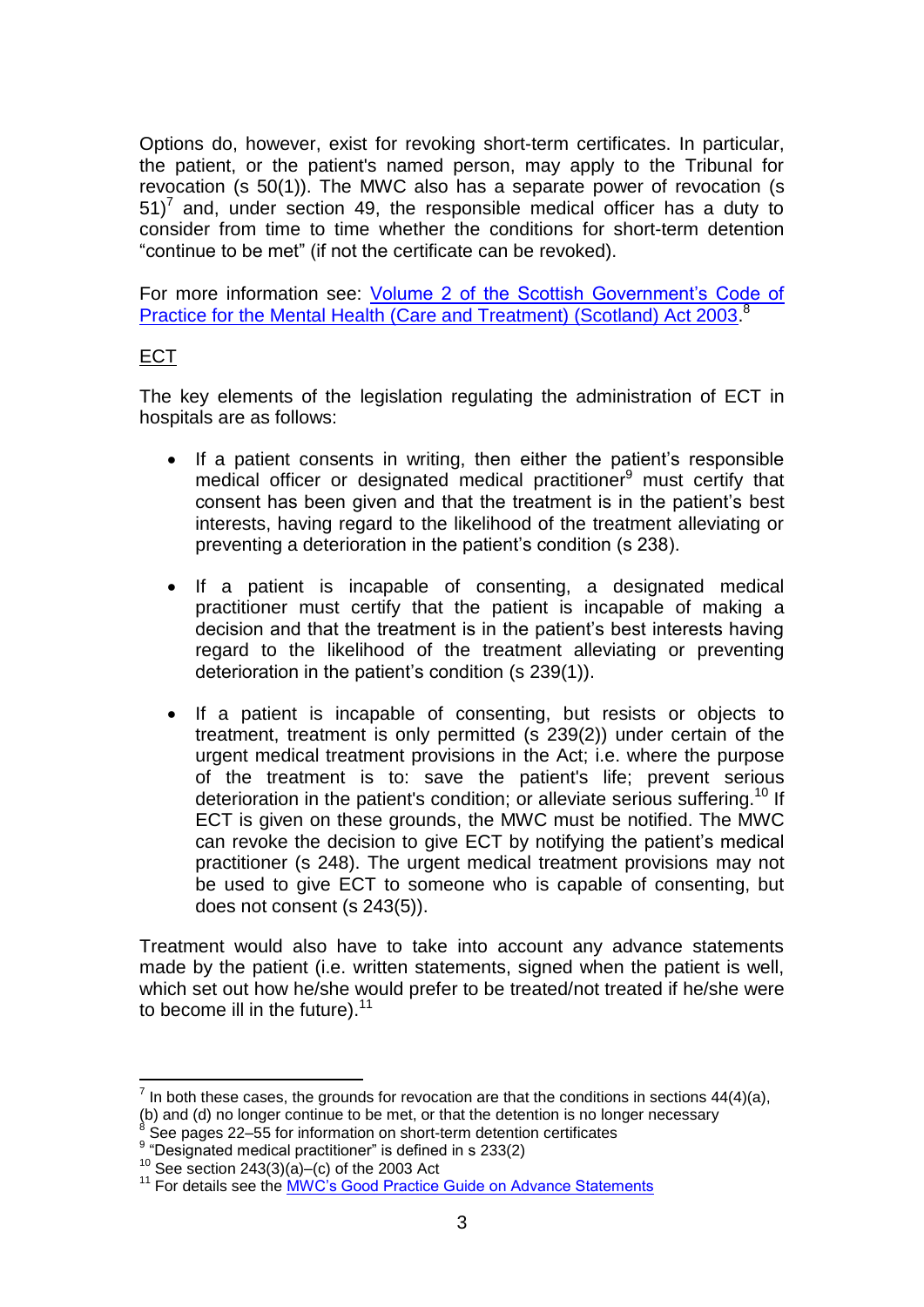For details see: Chapter 10 of [Volume 1 of the Scottish Government's Code of](http://www.scotland.gov.uk/Resource/Doc/57346/0017038.pdf)  [Practice for the Mental Health \(Care and Treatment\) \(Scotland\) Act 2003.](http://www.scotland.gov.uk/Resource/Doc/57346/0017038.pdf)

### *ECHR*

The ECHR is relevant to mental health services in Scotland since:

- Cases can be brought directly to the European Court of Human Rights in Strasbourg alleging a breach of the ECHR.
- Under the Human Rights Act 1998, all legislation (including the 2003 Act) must be interpreted in a manner compatible with the ECHR.
- Under section 29(2)(d) of the Scotland Act 1998, an Act of the Scottish Parliament which is incompatible with the ECHR is not law.

### Short-term detention and ECHR

SPICe is not aware of a human rights case relating to the 2003 Act's shortterm detention provisions and, ultimately, it would be for the UK courts, or the European Court of Human Rights, to assess the issue in the context of a specific case.

The provisions in Article 5 of the ECHR are likely to be most relevant since these provide for an exception to the right to liberty and security of person as regards "the lawful detention of persons of unsound mind" (Article (5(1)(e)). However, anyone detained on this basis must be "entitled to take proceedings by which the lawfulness of his detention shall be decided speedily by a court and his release ordered if the detention is not lawful" (Article 5(4)).

In a recent UK case – [M.H v UK](http://hudoc.echr.coe.int/sites/eng/Pages/search.aspx#{"appno":["11577/06"],"itemid":["001-127107"]}) – the court summarised the case law on Article 5(4) of the ECHR as follows:

- An initial period of detention may be authorised by an administrative authority as an emergency measure provided it is of short duration and the individual can bring judicial proceedings "speedily" to challenge it.
- Following this initial period, a person detained for an indefinite/lengthy period is entitled to take court proceedings "at reasonable intervals".
- The procedure should have a judicial character and include guarantees appropriate to the kind of deprivation of liberty in question.
- Judicial proceedings need not always include the same guarantees as required under Article 6(1) for civil/criminal litigation. However, the person concerned should have access to a court and the opportunity to be heard either in person or through some form of representation.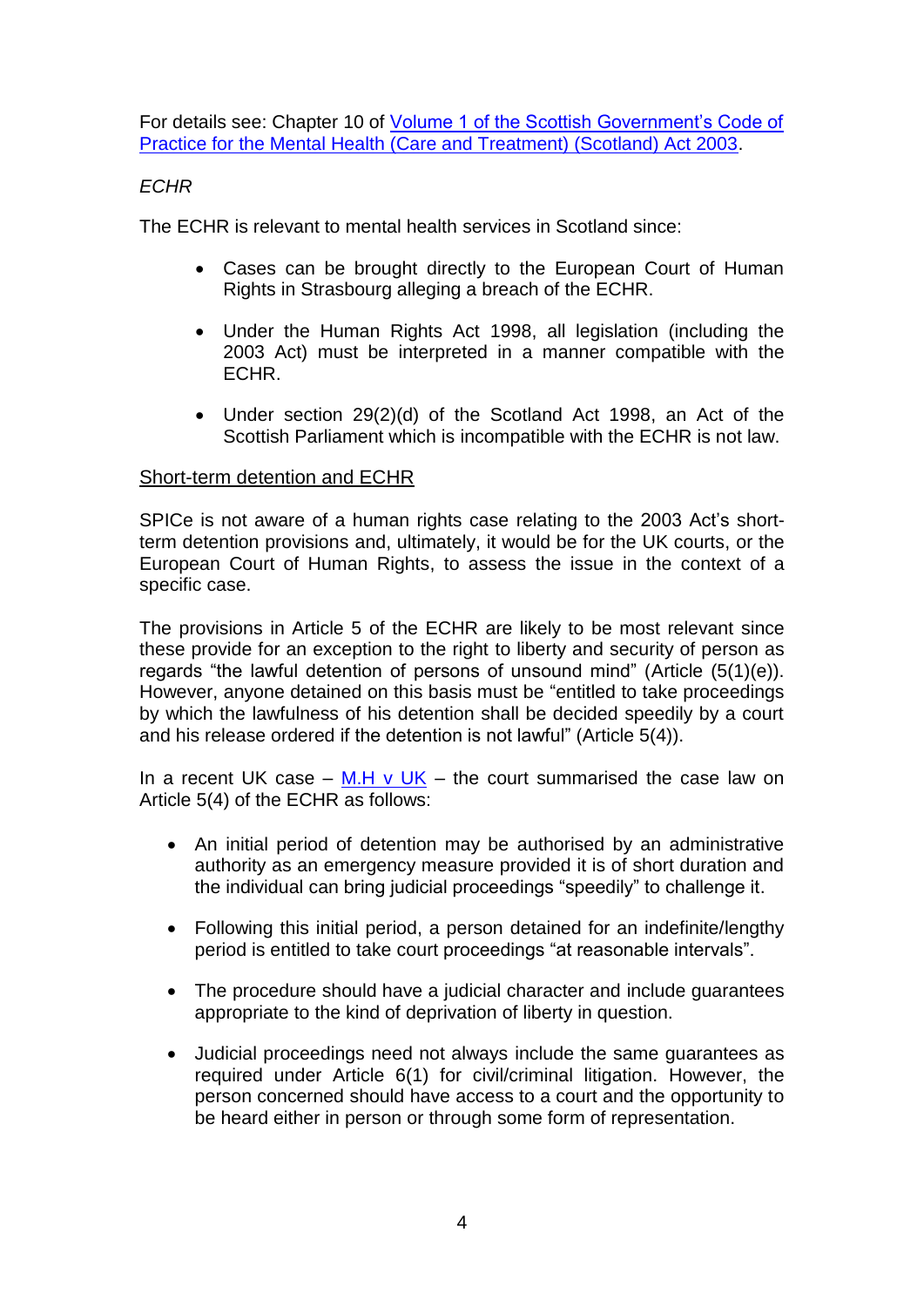• Special procedural safeguards may be needed to protect the interests of persons who are not fully capable of acting for themselves.<sup>12</sup>

A key question would, therefore, be whether the procedures for granting shortterm detention certificates (and also the powers to revoke them under sections 49, 50 and 51 of the 2003 Act), comply with these rules. In addition, the perception of access to legal rights (and the workings of any special procedural safeguards) may also be relevant as, according to [recent research](http://www.mwcscot.org.uk/media/129344/rightsinmentalhealth-report-final_apr_2013.pdf) [commissioned by the MWC,](http://www.mwcscot.org.uk/media/129344/rightsinmentalhealth-report-final_apr_2013.pdf) there would appear to be a lack of awareness by people with mental health problems of the specific legal rights of redress open to them (i.e. even if legal rights of redress exist, the report suggests that there is a question mark as to how they are used in practice).<sup>13</sup>

The petitioner also argues that the 2003 Act does not comply with Article 6 of the ECHR (i.e. the right to a fair and public hearing), on the grounds that:

- In considering whether to revoke a short-term detention certificate, the Tribunal is only required to consider whether or not the conditions for detention "continue to be met" (according to the petitioner this means that the Tribunal cannot be impartial since an assumption is made that the patient already has a detainable mental disorder).
- The Tribunal is not impartial as one of its members is a psychiatrist who is liable to be reluctant to challenge the initial psychiatrist's decision to issue the short-term detention certificate.
- Tribunal hearings are informal and witnesses are not required to give evidence under oath (hence evidence is not properly tested).

There is large body of case law from the European Court of Human Rights on the issue of the impartiality of tribunals. Relevant issues include: the manner of appointment of tribunal members; their security of tenure, freedom from government intervention and the institution they are meant to regulate, and the appearance of independence.<sup>14</sup> Issues of whether evidence is correctly tested would also be relevant in the context of the principle of "equality of arms" – i.e. whether the parties to civil proceedings have knowledge of and the ability to comment on all evidence adduced. The question would, therefore, be whether the composition and working of the Tribunal fulfils these principles.

#### ECT and ECHR

The application of ECT to a patient who resists or objects could potentially fall within the terms of Article 3 of the ECHR which prevents torture or "inhuman or degrading treatment or punishment". However, the general approach of the

l  $12$  See paragraph 77. For a discussion of some of these principles in a Scottish context see the Court of Session case of [Black v Mental Health Tribunal for Scotland and the Scottish](http://www.mhtscotland.gov.uk/mhts/files/Judgements/Black_v_MHTS_and_Scottish_Ministers.pdf)  **[Ministers](http://www.mhtscotland.gov.uk/mhts/files/Judgements/Black_v_MHTS_and_Scottish_Ministers.pdf)** 

 $\frac{13}{13}$  See page 9

<sup>&</sup>lt;sup>14</sup> See, for example, the case of **Campbell and Fell v UK**, paragraph 78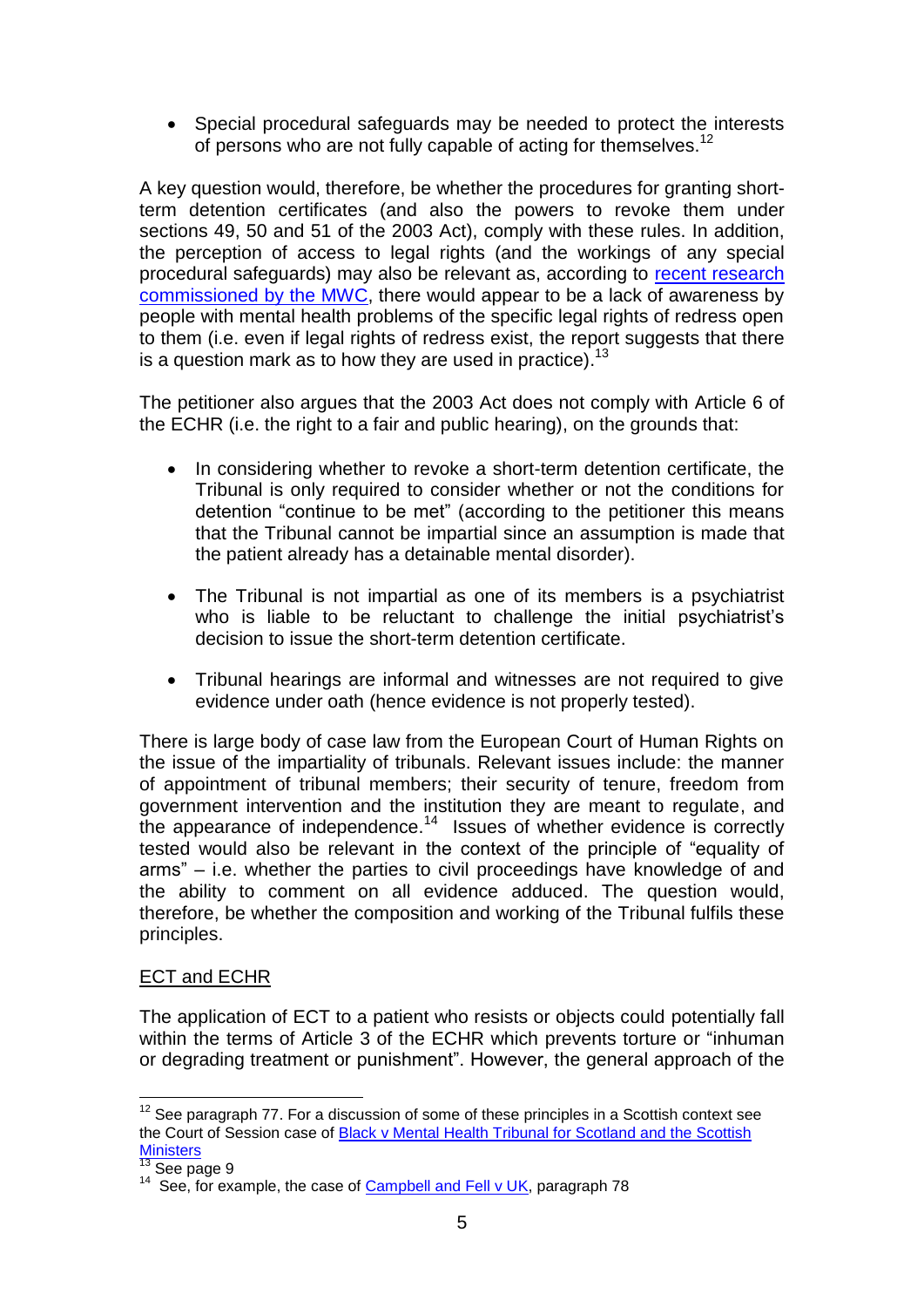European Court of Human Rights on the use of compulsory psychiatric treatment would appear to be that Article 3 will not be breached when it can be shown that the treatment in question was "medically necessary" according to the "established principles of medicine". <sup>15</sup> Consequently, it seems that there is no blanket prohibition of ECT under the ECHR. Instead, whether ECT breaches Article 3 of the ECHR would seem to depend on the circumstances in which it is used. In this respect, it is worth noting that, in a [report from 2002,](http://www.cpt.coe.int/en/documents/eng-standards.pdf) the European Committee for the Prevention of Torture (part of the Council of Europe) indicated that, ECT "is a recognised form of treatment for psychiatric patients suffering from some particular disorders." The report also noted though that care must be taken that ECT fits into a patient's treatment plan and that there are appropriate safeguards.<sup>16</sup> It also recommended that ECT not be used in "unmodified form" – i.e. without anaesthetic and muscle relaxants.

## **Scottish Government Action**

In January 2008, the then Minister for Public Health, Shona Robison MSP, [announced](http://www.scotland.gov.uk/News/Releases/2008/01/25110736) the establishment of a group, headed by Professor Jim McManus, to undertake a limited review of the 2003 Act.

The review presented its [report](http://www.scotland.gov.uk/Publications/2009/08/07143830/0) to Ministers in March 2009, and it included a number of recommendations on advance statements, independent advocacy, named persons, medical matters and tribunals. The report was then made the subject of a consultation, which ended in November 2009. An [analysis](http://www.scotland.gov.uk/Publications/2010/03/04155611/0) of the consultation responses received was published in March 2010. The main findings of this can be accessed in a separate document [here.](http://www.scotland.gov.uk/Publications/2010/03/04155521/0) As noted by the Scottish Government,<sup>17</sup> the subject of Tribunals was the one which caused most debate in the consultation. Three key issues arose from the McManus report itself and the consultation:

- 50% of cases are estimated to take more than one hearing to reach a disposal. This clogs up the system increasing the conclusion time for all users and results in further expenditure.
- There are still issues of perception of excessive formality and legality in tribunal hearings identified to the Review group.
- Concern was also expressed at the lack of legal expertise in solicitors in the area of mental health law. The McManus review made a number of recommendations in an attempt to remedy these issues and make Tribunals more efficient and effective in their functions.

The Scottish Government published its [response](http://www.scotland.gov.uk/Resource/Doc/1094/0105288.pdf) to the McManus Review in October 2010. This made note of those areas that would require amendments to the 2003 Act, which in turn would require the introduction of a Bill. In paragraph 23 of the Scottish Government's [Programme for Scotland](http://www.scotland.gov.uk/Publications/2012/09/8987/7) [2012-2013,](http://www.scotland.gov.uk/Publications/2012/09/8987/7) it was stated that a draft Mental Health Bill would be published for consultation by the end of 2013. This remains the Scottish Government's

l <sup>15</sup> [Herczegfalvy v Austria,](http://hudoc.echr.coe.int/sites/eng/pages/search.aspx?i=001-57781#{"itemid":["001-57781"]}) para 82

<sup>&</sup>lt;sup>16</sup> Paragraph 39

<sup>&</sup>lt;sup>17</sup> Scottish Government (Online) **Review of the 2003 Act.**